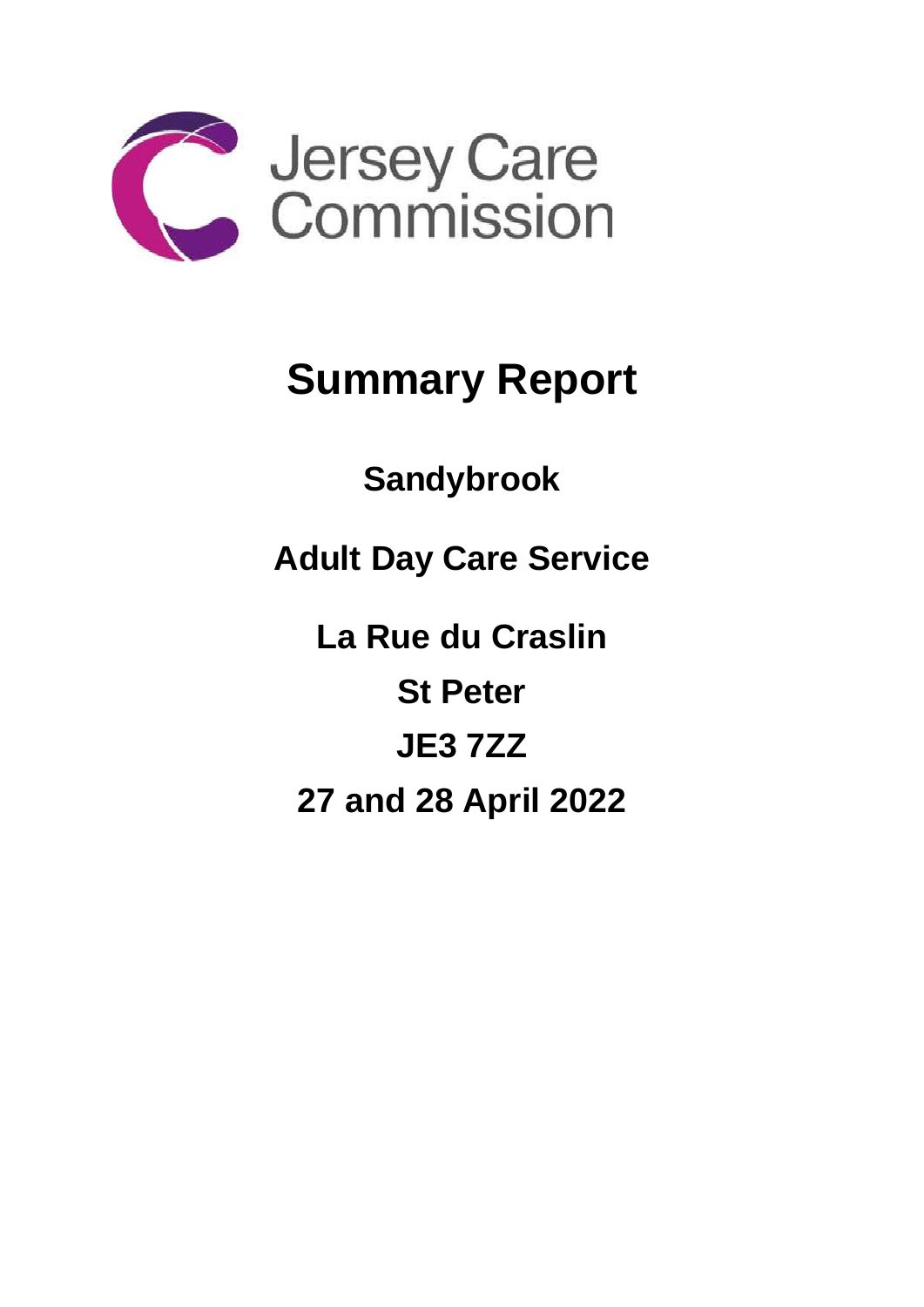## **SUMMARY OF INSPECTION FINDINGS**

The following is a summary of what we found during this inspection. Further information about our findings is contained in the main body of this report.

Care receivers were extremely complimentary, praising of the support and enjoyment they received whilst attending the centre. Care receivers are given regular opportunities to discuss their experiences and are consulted about the service and make suggestions for outings and activities.

Activities are designed to stimulate and assist care receivers in their daily lives, for example social, physical, emotion and cognitive needs. The operational day to day management of the centre, according to the service's Statement of Purpose (SoP) means that care receivers attend on specific days which reflects their abilities and level of need.

There have been significant improvements made to the environment since the last inspection. Work has been undertaken to upgrade the kitchen facilities to allow care receivers to benefit from preparing and baking foods. Dementia friendly signage, toilets and handrails have been provided also to help care receivers identify areas within the centre.

Each person has a support plan which is devised by staff in the centre which provides an outline of individual needs and skills relevant to their attendance at the day centre. It was evident from a review of records that care receivers' well-being needs are met in the centre.

There is a consistent staff team who were well motivated and keen to provide an excellent service and they were seen to be confident in their communications and interactions with care receivers who responded positively to them. There are various ways in which the staff and management team communicate and encourage flexibility in their approach to ensure needs are met and care receivers benefit from attending the centre.